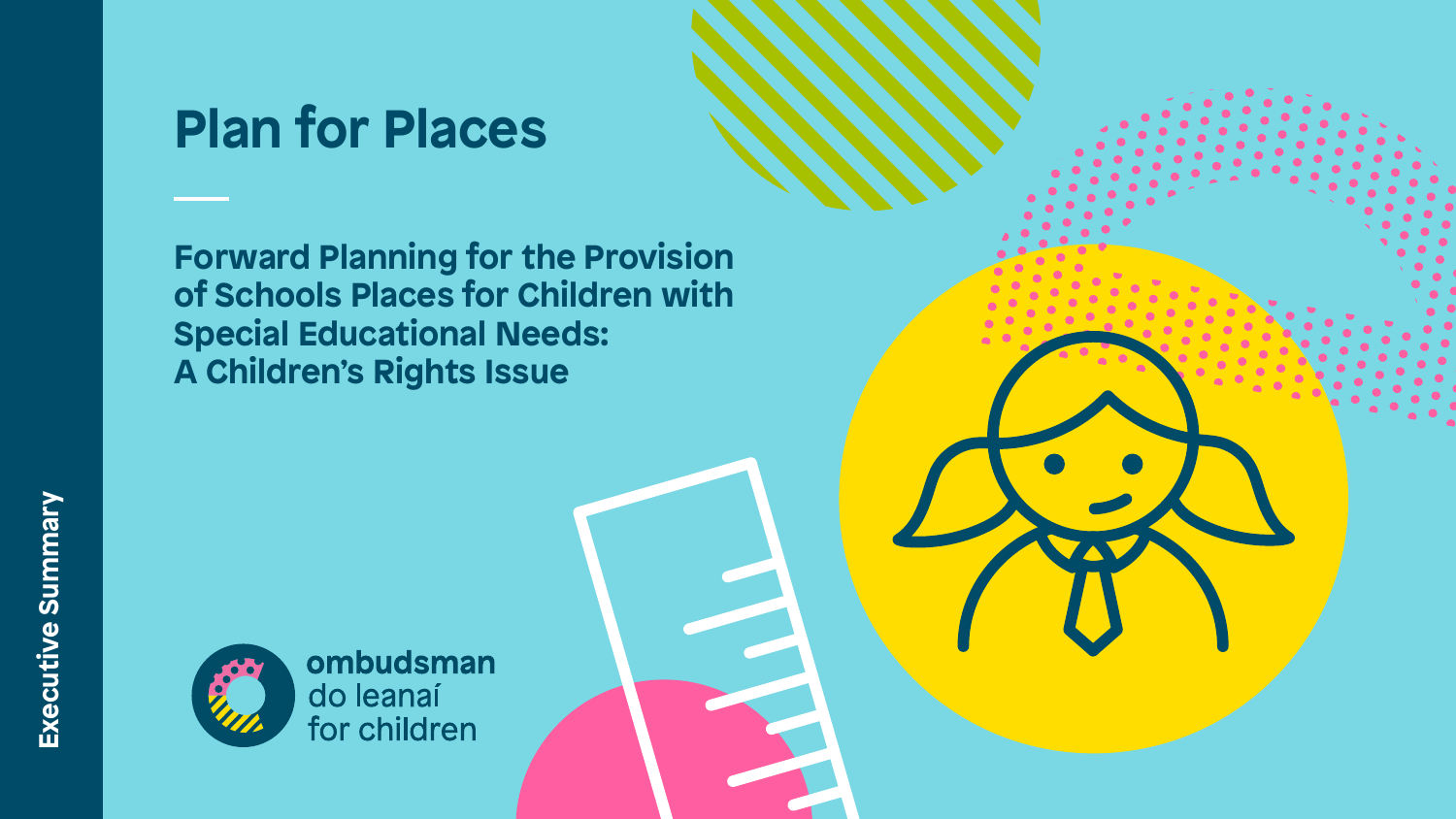

- **1. Foreword from the Ombudsman for Children**
- **2. Statement from the Department of Education and NCSE**
- **3. About the OCO**
- **4. About this Report**
- **5. Family Perspectives**
- **6. Recommendations**



### **Contents**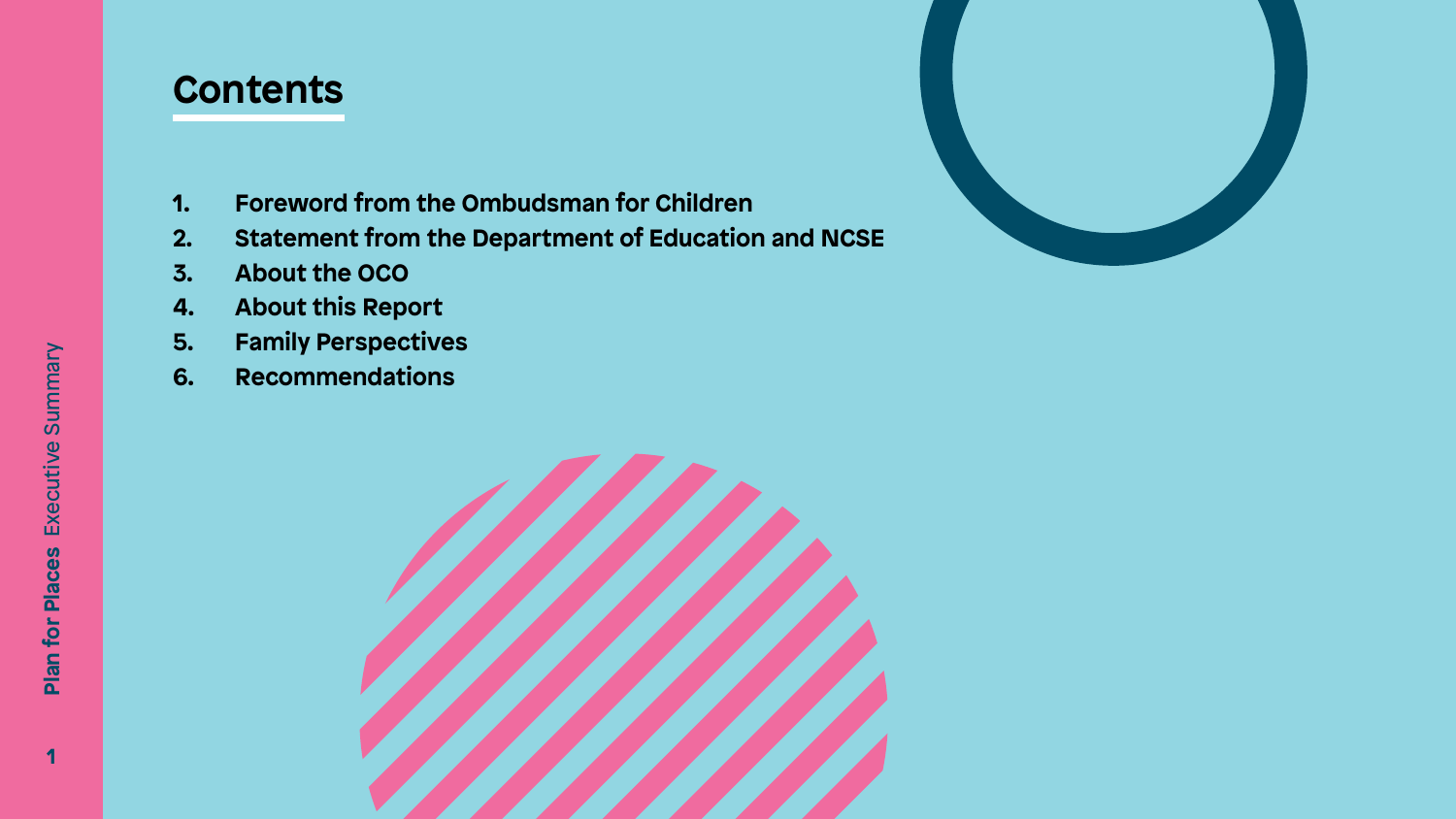

## **1. Foreword from Dr. Niall Muldoon, Ombudsman for Children**

We engaged with the Department of Education (DE) and the National Council for Special Education (NCSE) and I must thank them for their openness and co-operation throughout the past 12 months. We also met with parents, school principals, lawyers, academics, advocacy groups, of the planning process and the impact that a lack of a school place can have on a child and family. I want to thank them too for the crucial input they made to our work to prepare this report.

I initiated this report, Plan for Places, in anticipation of the review of section 37A of the Education Act 1998 that is currently underway, and following complaints to our Office in relation to children with Special Educational Needs (SEN) not being able to secure appropriate school places at both primary and post-primary levels in a timely manner, close to their homes. This situation is a clear failure on the part of the State, which has an obligation to respect, protect and fulfil the right to education of every child. In undertaking this piece of work, we set out to understand how the State plans for the provision of school places for children with SEN and, with that, why parents can experience significant difficulties in securing a suitable school place locally for their children. becoming available for this cohort of children, there still appears to be a 'mismatch' between the forecast need and the actual provision of school places for children with SEN. Despite the data available to the DE and its work to forecast need, there are clearly shortfalls in the system's capacity to provide suitable places in a proactive and timely manner for a knowable population of students with SEN within, and set to enter, the education system. As a consequence, the system is in a reactive position when situations arise where parents highlight that they cannot secure an appropriate school place for their children. In this regard, we have observed that where a child has a diagnosis and recommendation for a specialist placement, the system can lag in its response. For children who live in provision 'black spots', most notably Dublin and Cork, the system can fail in its response. That such failings occur is not acceptable.

statutory and non-governmental organisations to get their understanding The DE has increased funding for many aspects of education provision for children with SEN. Furthermore, the DE has undertaken significant work to improve data collection and cross unit working in this area over the past two years. While this is to be welcomed and has led to more school places The policy advice on Special Schools and Special Classes, as promised by the NCSE in 2019, has still not been produced. I am concerned that this delay is adding to the ongoing segregation of children with SEN from mainstream education, which is contrary to the State's obligations under the UN Convention on the Rights of Persons with Disabilities (CRPD) to provide for an inclusive education system. I am also concerned that if the Department continues to generate solutions that contain some element of separation, then it will become increasingly difficult to unwind them in the future, regardless of what the NCSE's policy advice recommends.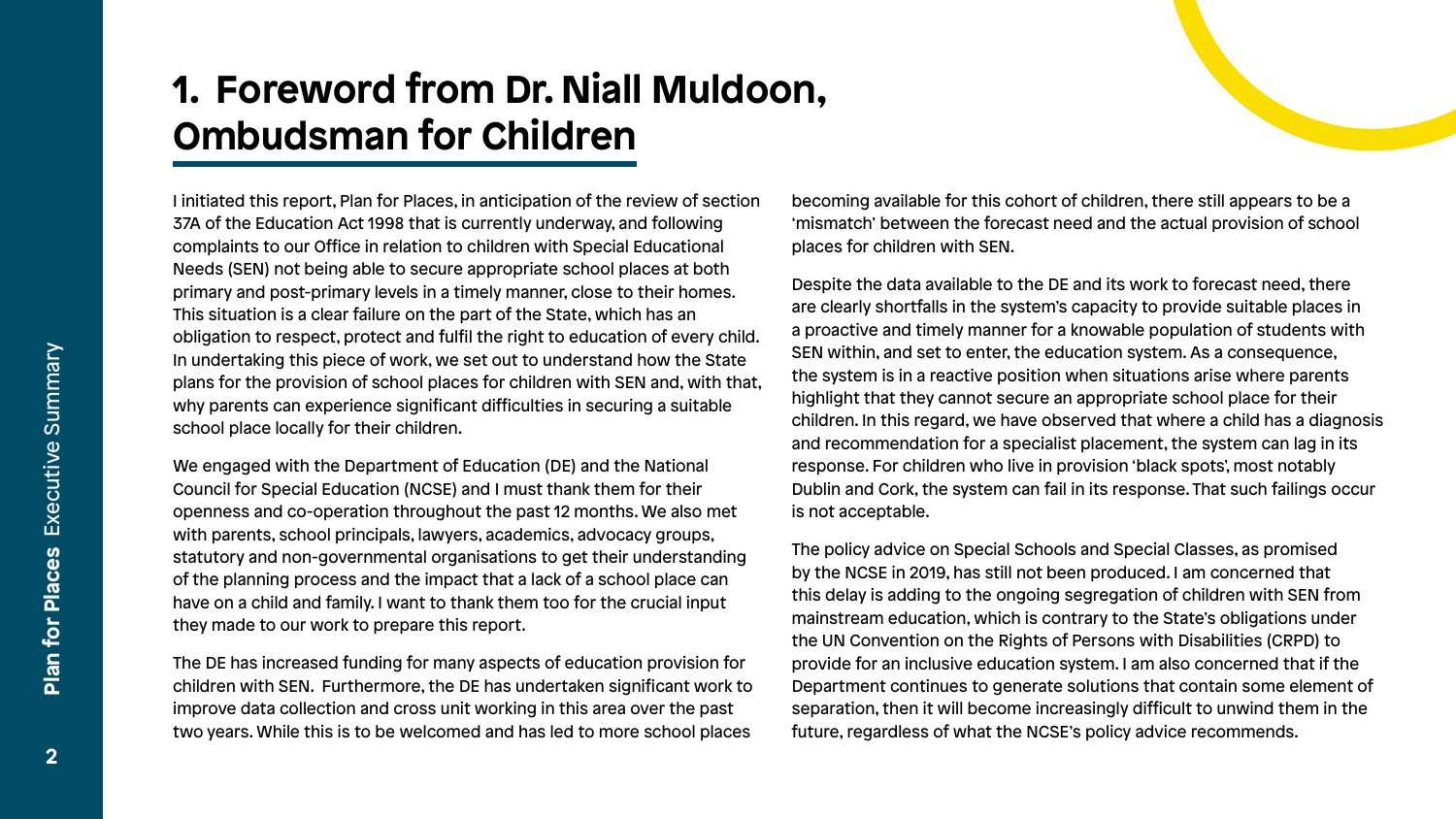A very positive recent development in this area is the involvement of the Department of an Taoiseach, which is now co-ordinating the provision of coherent structures to enable children and young people to access therapeutic assessments and supports. This will involve joint working between the Departments of Education, Health (including the HSE) and Children and is going to be crucial in helping these children maximise their potential within the education system.

All decisions made and actions taken from this time forth should be about building a strong, inclusive education system, which is fully supportive of all our children equally. While I acknowledge the significant investment made to date, we need to reimagine the education system as a whole if children with SEN are to fully enjoy their right to education. In doing so, we need to approach inclusivity as a process rather than seeing it as a fixed attainable ideal. In this regard, the CRPD Committee envisages full inclusion to be the 'result of a process of continuing and pro-active commitment to eliminate barriers impeding the right to education, together with changes to culture, policy and practice of regular schools to accommodate and effectively include all students'. The decentralised nature of our education system means that, while the DE has a lead role to play, it is dependent to a very considerable degree on the agreement of school patrons, boards of management and principals in providing school places for children with SEN. Due to the autonomy afforded to schools in the Irish education system, the DE is unable to insist that a school opens a special class or accepts extra students with SEN. I have spoken since 2015, including to the UN Committee on the Rights of the Child, about the need to recalibrate the balance between central Government oversight of education and schools' autonomy. This recalibration needs to occur in order to ensure that the State assumes an appropriate level of responsibility for advancing and protecting children's rights within the education system.

Such co-operation between Departments should also be evident in the review of legislation in this area. The Education for Persons with Special Educational Needs Act 2004 (EPSEN Act) and Section 37A of the Education Act 1998 are currently under review. It is my hope and expectation that the review of the EPSEN Act will have due regard to relevant provisions of the Disability Act 2005 given that these two pieces of legislation were designed to work in concert with one another. That different Departments have responsibility for these pieces of legislation should not be a barrier to the Disability Act being considered in the context of the review of the EPSEN Act.

We also need to ensure that every school is appropriately resourced to provide education to the children in their local area. In addition, we need to expect that they will provide education to all local children. That is key to realising inclusivity. All children grow up together, go to school together, play together, and help each other, while learning about their various differences – that is the future I would like to see. This process could be started within the current blackspots and then rolled out nationwide in a systematic way in the coming years. This will take leadership at both political and departmental levels. It will also require leadership from school patrons, boards of management and staff within every school in the country. Children with SEN deserve to fully realise their right to education, and to do so close to home, just like their brothers, sisters and neighbours.



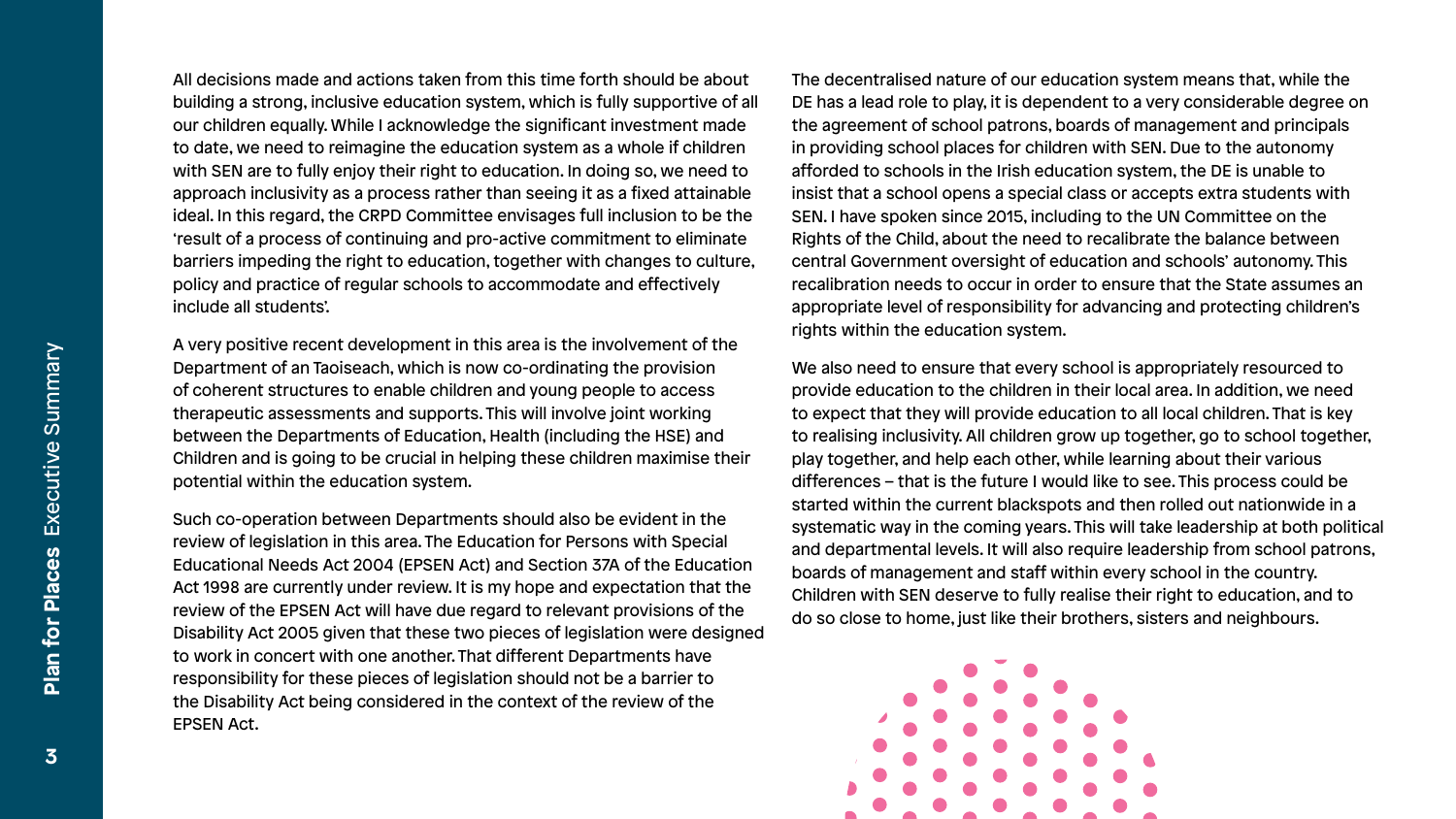



## **2. Statement from the Department of Education and NCSE**

The Department of Education and the National Council for Special Education (NCSE) welcomes the Report of the Ombudsman on forward planning for special education placements and will work with stakeholders in relation to the implementation of the recommendations as quickly as possible. The recommendations build on many of the strategic initiatives already put in place, particularly in the last 2 years, to support and expand special educational needs (SEN) provision in schools throughout the country. **Special Educational Needs School Places Policy** students with SEN in our schools. The importance of this environment to each child and their families cannot be overstated. Within this context, providing for an appropriate school placement for every child with SEN in a timely and supported manner is a key priority for the Department and the NCSE. The NCSE is statutorily responsible for planning and coordinating provision at both a local and a national level and advising the Department in this regard. The Department continues to work closely with the NCSE and other key stakeholders in relation to the short-term requirements for special class and special school places and also the more strategic and longer term requirements.

The Department is committed to delivering an education system that is of the highest quality and where every child and young person feels valued and is actively supported and nurtured to reach their full potential. The Department strives to ensure that every child has access to an educational experience that is appropriate to their needs and supports both their academic and personal development. Our policy, which is set out in the Education of Persons with Special Educational Needs Act 2004 (EPSEN) is that children with SEN should be educated in mainstream placements with additional supports provided as appropriate. Where children require more specialised educational settings, such as special classes or special schools, the Department and NCSE ensures that the necessary resources and supports for such placements are provided in line with the needs of the child. The active collaboration of school communities to this end, is essential in order to ensure a welcoming and supporting environment for In addition, the Department and NCSE, in forward planning of school places for children with SEN, is aware of the need to have a broader understanding of issues in the area of disabilities including any changes to incidence rates of SEN or changes to assessment processes, including the assessment of need operated by the HSE which may impact on demand for education placements. The strategic planning process which has been created by the Department and NCSE in recent years is adaptive to changes in this regard to ensure that children can access appropriate school places as needed.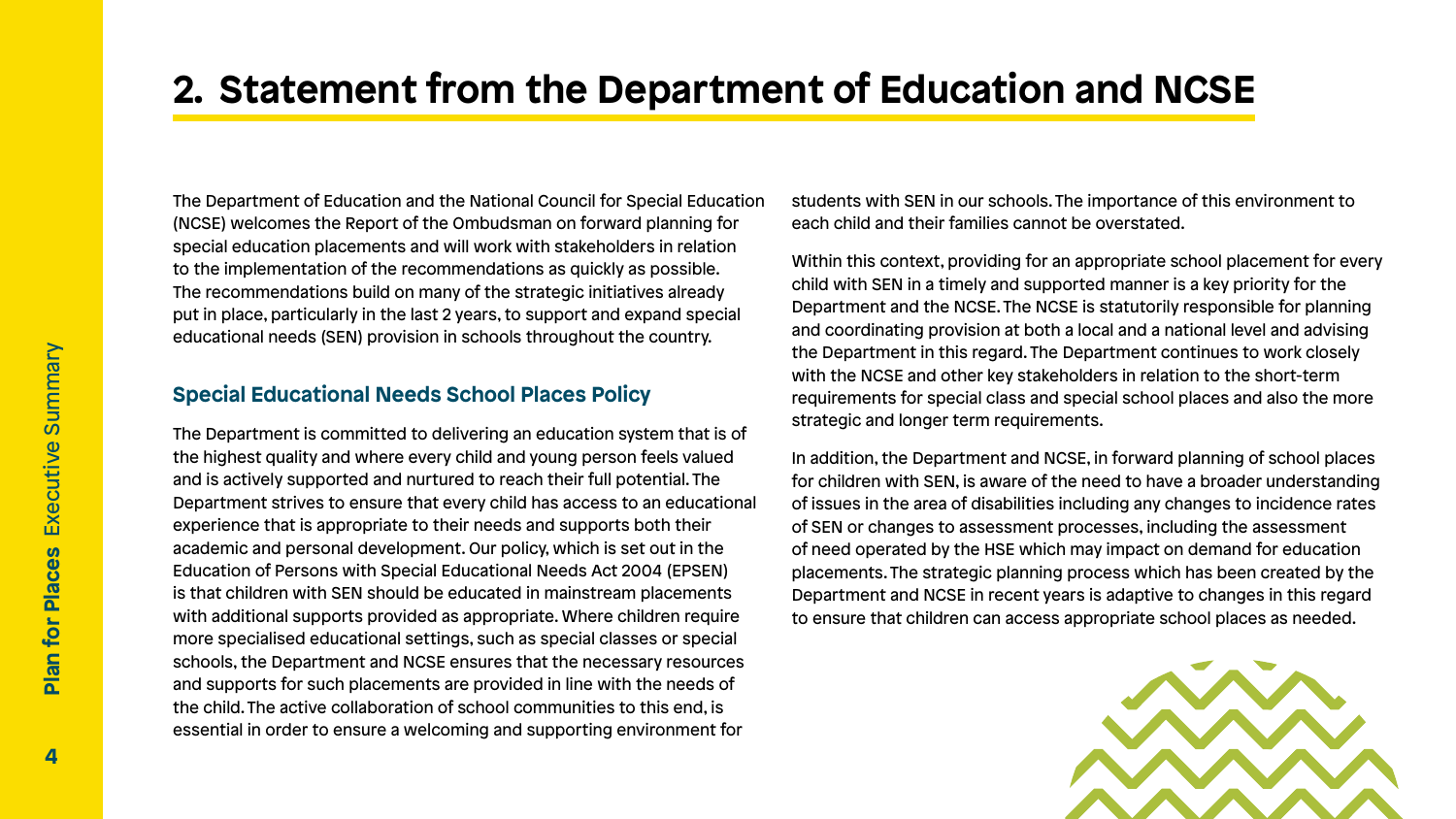#### **Special Educational Needs School Places Delivery**

Over the last decade, the number of special classes in the State has increased almost 5 fold, as is clear in the figure below.

Continuing to add capacity in schools to support SEN provision is a key priority in the rollout of the National Development Plan (NDP) with a particular emphasis at post-primary level and includes:

• Permanent accommodation for 292 special classes and additional capacity for 122 classrooms in 22 special schools delivered during NDP period 2018 to 2021.

- A further 700 projects currently progressing under the NDP which will deliver over 1,300 new SEN classrooms and 200 replacement SEN classrooms catering for approximately 7,800 SEN pupils across primary and post primary; almost 100 of these projects are currently on site which will ultimately deliver classroom spaces for almost 1,000 additional SEN pupils
- Taken together, this will enable
	- new, additional or modernised accommodation at over 50% of our special schools; and
	- 60% of our post-primary schools either have an existing special class or have a project on the School Building Programme which will provide SEN accommodation;

Strategic initiatives in place which support capacity building for SEN provision:

- Enhanced arrangements in place, particularly over the last 2 years, for planning and coordination of SEN provision requirements involving Department, NCSE and key stakeholders such as Patron and Management Bodies. This utilises the Department's Geographic Information Management System (GIS) to support a strategic and coordinated approach to planning and delivery of SEN provision. This includes "real-time" data on capacity across the school system.
- Updated technical guidance for building projects involving SEN provision including guidance on reconfiguration of existing accommodation

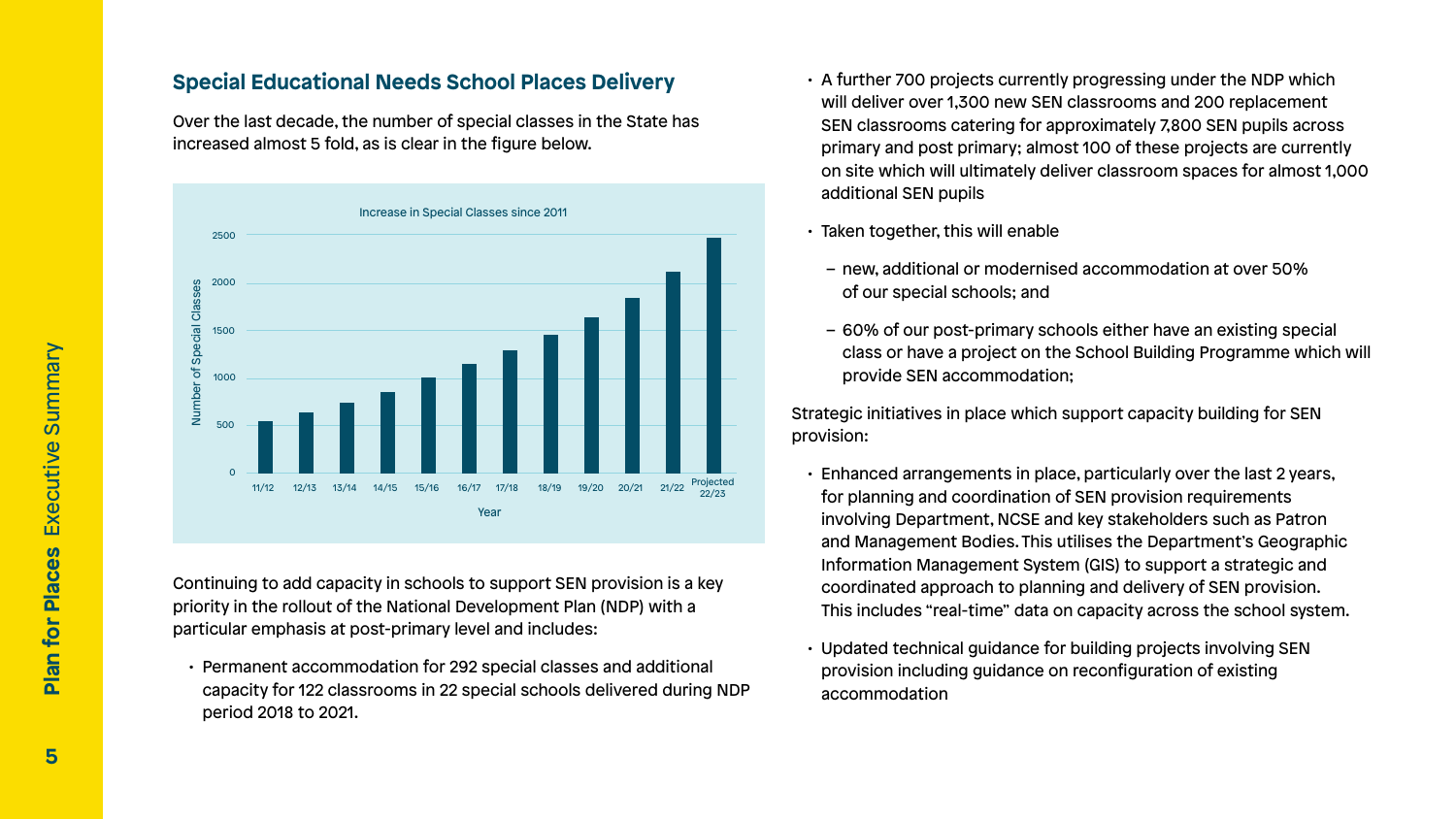- Future proofing at post-primary level with the incorporation of 4 special classes in all new 1,000 student post-primary schools and other largescale projects and pro-rata for medium to smaller schools.
- Strategic engagement with Spiritan Education Trust in relation to SEN provision at its school sites including its post-primary schools in the fee-charging sector.
- Modular Accommodation Framework put in place by the Department in early 2021
- Expansion of existing planning exemptions for provision of additional accommodation at existing school sites

The Department is working actively with the NCSE and other key stakeholders including School Patrons and Management Bodies to provide additional special classes and special school places for the 2022/23 school year so that the remaining gaps in provision from the current provision of circa. 99% to the full 100% is achieved as quickly as possible. As part of forward planning, the Department also continues to look at opportunities to enhance how children with SEN are supported while awaiting a school place.

A number of pro-active initiatives have been put in place to enhance forward planning processes and add additional special school / special class capacity particularly in areas of concern identified by the Department and NCSE – namely Dublin and Cork. These include two new special schools in Cork (one established in September 2021 and another to be established in late 2022). Additional special schools places for September 2022 in Cork in Carraigline Community Special School, St. Killians Special School and St. Gabriel's Special School.

In Dublin two new special schools were established in recent years - Danú Community Special School in Dublin 15 and Our Lady of Hope School in Crumlin, Dublin 12. Additional capacity is also planned across a number of other special schools including Stewards Hospital, Casa Caterina School in Cabra and special schools under the patronage of St.Michael's House;

> Of particular importance is the strategic engagement between the Department, Spiritan Education Trust and Cheeverstown Special School which will see a new special school established in late 2022 in existing accommodation at the Templeogue College campus. Further expansion at this school will include provision for the existing pupils in the Cheeverstown Special School. The overall objective is that Templeogue College Campus will include modern permanent provision for this special school to enable it to cater for up to 150 pupils when completed. This will be a major expansion of capacity in South Dublin and will be a significant step in future proofing the long-term requirements. Other significant initiatives to expand capacity are envisaged as part of ongoing engagement with the Spiritan Education Trust.

It is also important to note that NCSE's team of Advisors continue to support all schools, and in particular will target a bespoke programme of support and advice to the new special schools and, as required, in the special schools where provision is expanding.

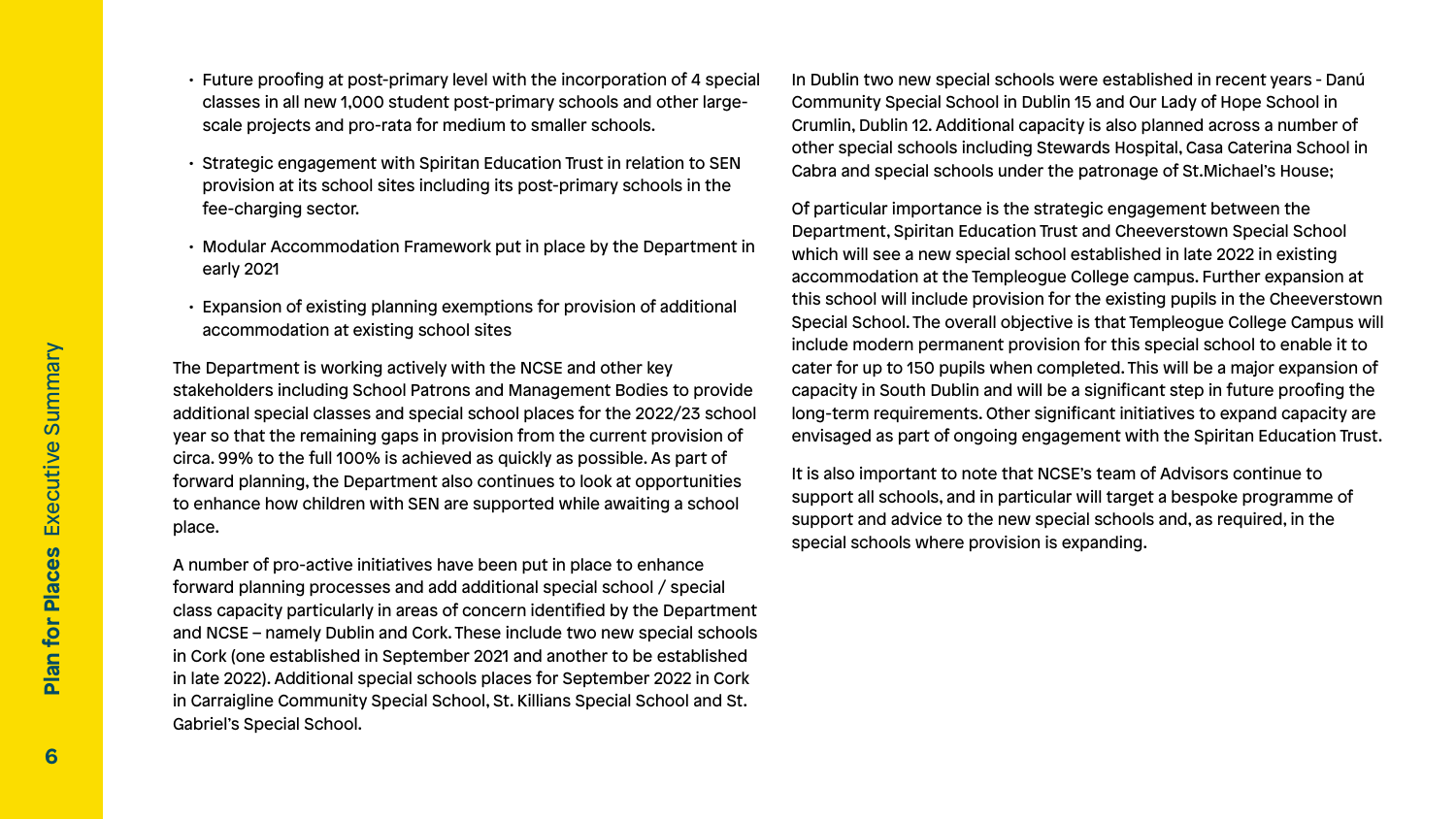

The Ombudsman for Children's Office (OCO) is an independent statutory body established under the Ombudsman for Children Act, 2002 (2002 Act). Under the 2002 Act, the Ombudsman for Children has two core statutory functions:

- to promote the rights and welfare of children; and
- to investigate complaints made by or on behalf of a child concerning the administrative actions of public bodies, which have had, or may have had, an adverse effect on the child.

The Ombudsman for Children is appointed by the President of Ireland and reports directly to the Oireachtas in relation to the exercise of these statutory functions.

## **3. About the Ombudsman for Children's Office**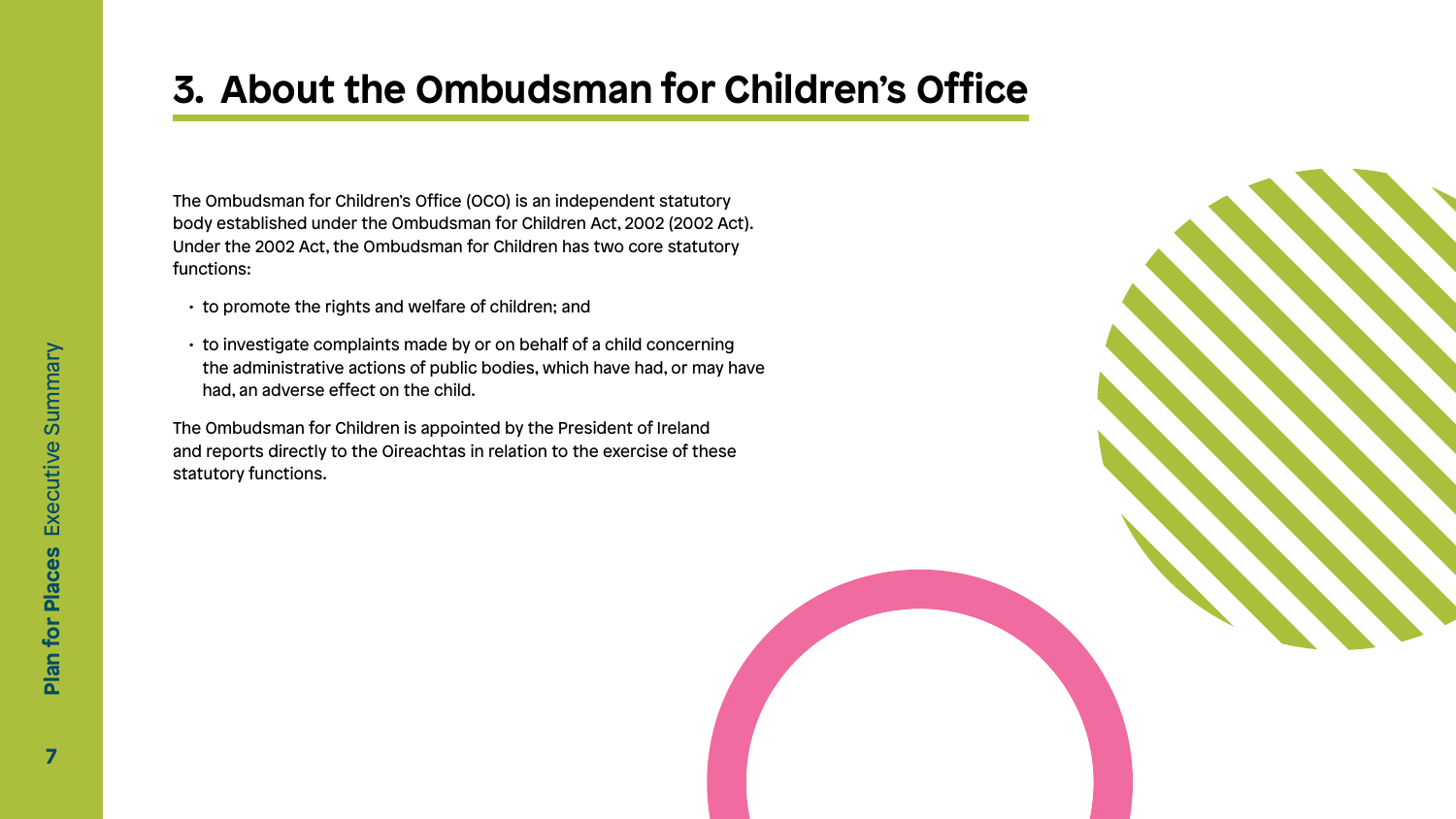

In 2021, having regard to the OCO's statutory function to promote children's rights and welfare, the OCO decided to initiate a dedicated piece of work focused on the issue of forward planning of school places for children with Special Educational Needs (SEN). The OCO had received several complaints from parents about the lack of sufficient and appropriate local school places for their autistic children in Dublin, Cork, and Clare.

A key objectives of the OCO's Strategic Plan 2022–2024 is to systematically identify and highlight measures required to promote access to, and participation in, education on the part of children with disabilities on an equal basis with other children. We are also committed to promoting an innovative and child centred education system that is accessible to all and helps all children to reach their potential. The OCO is of the view that any failure to include children with SEN within the mainstream school system, for any reason other than to facilitate their effective education, constitutes discrimination.



- Set out the Department of Education's (DE) forward planning process and outline issues that may be contributing to a situation where families are not guaranteed an appropriate school place for their child with SEN in a timely manner;
- Propose how the issues identified might be addressed in a manner which ensures that children with SEN can enjoy their right to education without discrimination and on an equal basis with other children.

## **4. About this Report**

- Set out the challenges experienced by children with SEN in accessing mainstream school settings, special classes (including autism classes), and special schools at primary and postprimary level nationally;
- Provide a children's rights perspective on the situation, with reference to relevant children's rights provided for under national law, as well as under European and international standards; and

#### **As such, we have produced this report to:**

For the purposes of this report, we implemented a desk-based review and analysis of relevant documentation, and conducted 13 semi-structured virtual interviews with 27 individuals, including representatives from the DE, NCSE, and NEPS.

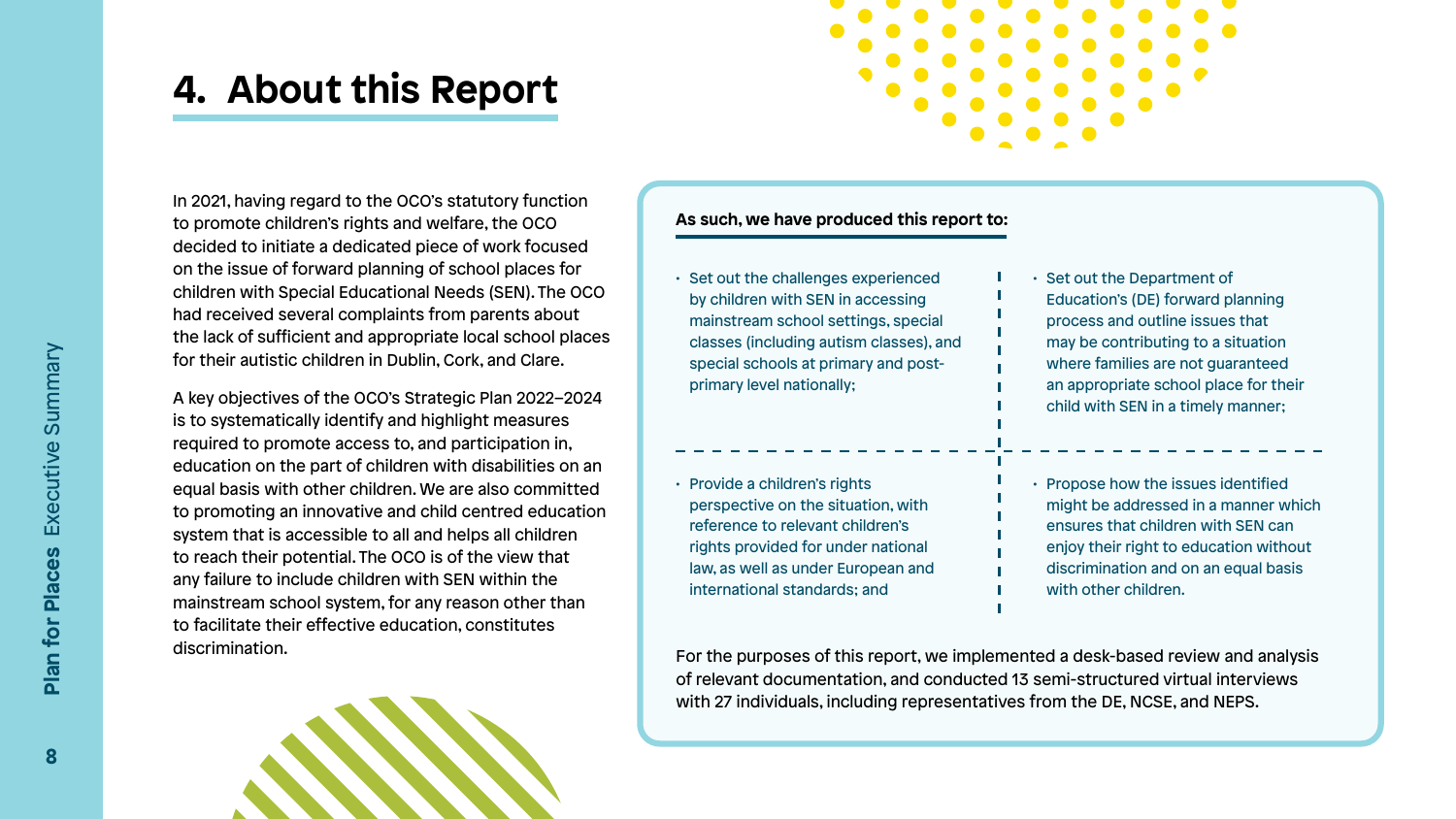The report's publication coincides with several Government initiatives, including:

- The Minister for Education's review of section 37A of the Education Act 1998 (1998 Act), due at the end of 2022. Under section 37A, the Minister for Education has the power to direct a school to provide additional provision for children with SEN.
- The Minister of State with responsibility for Special Education and Inclusion's review of the Education for Persons with Special Educational Needs Act 2004 (EPSEN Act) expected to be completed in early 2023.

We hope that this report will inform the Minister's reviews of Section 37A and the EPSEN Act, encourage a more child-centred and transparent approach to decision-making in this area, and support public bodies to fulfill their obligations to realise the rights of children with SEN within an inclusive system.



#### **Level of Need**

For the purposes of this report, the OCO estimates that 25% of the total student population have a SEN, and 1.55% of the total student population are autistic. According to the NCSE, 2% of all students are schooled in separate environments from their neurotypical peers i.e., either a special school or a special/autism class.

### **Forward Planning**

The OCO recognises that the growth in investment in this sector by the DE indicates a strong commitment to respond to the needs of children with SEN. However, what the OCO has observed through its interactions with the DE and its adjacent agencies is a willingness to respond to, rather than a concerted effort to plan for, a knowable population of students with SEN within, and set to enter, the education system. In May 2022, Taoiseach Micheál Martin referred to this as 'an absence of pro-activity in the system'.

The DE has demonstrated to the OCO that it has the data to forecast the children with SEN school population. Despite this, the current arrangement with the NCSE still requires children with SEN to present themselves to the local SENO before Local School Planning Area (LSPA) capacity is put in place.

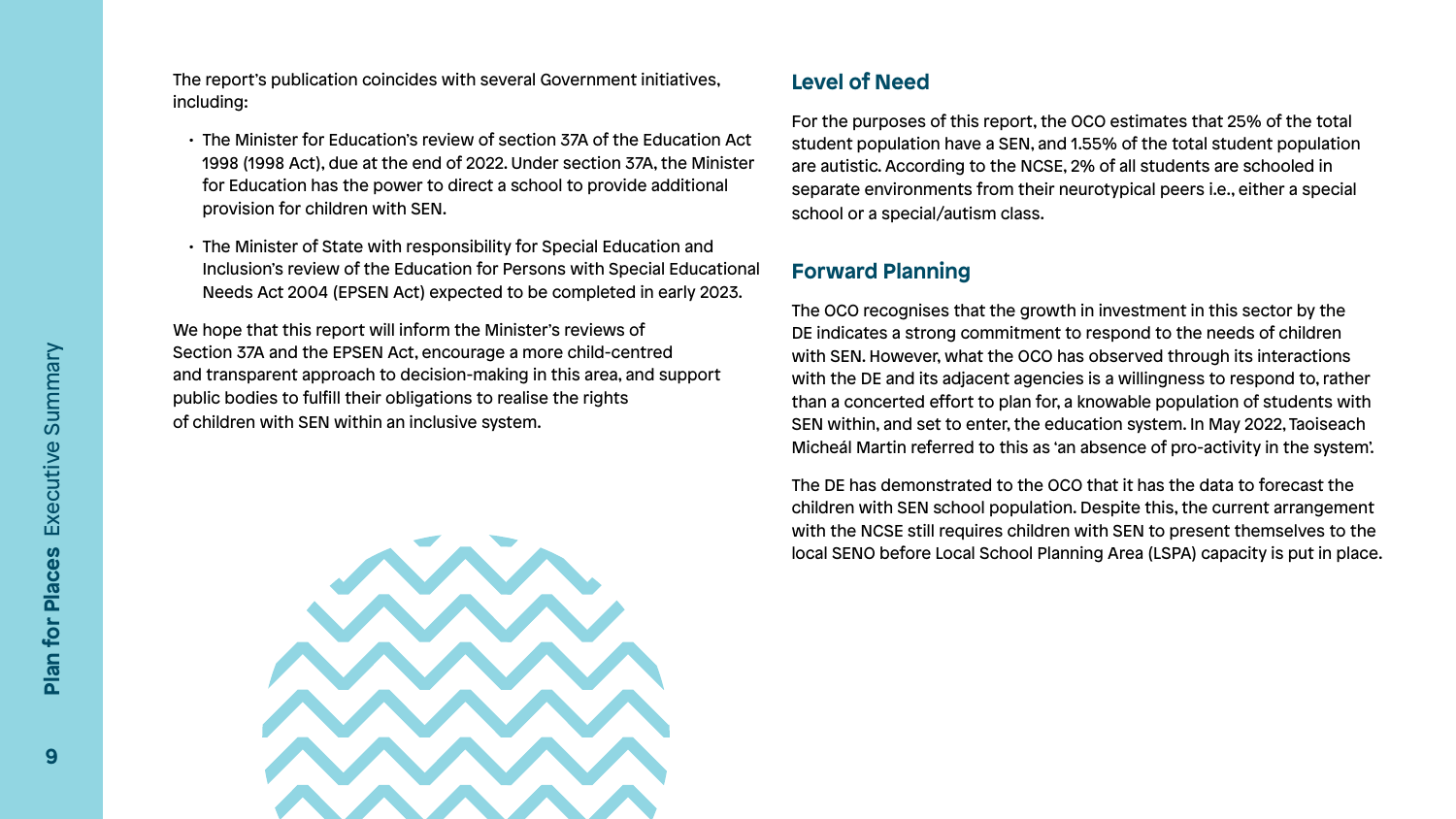In circumstances where approximately 4,000 children await a diagnostic assessment to get a school place, some 15,500 children travel outside of their locality each day to attend specialist provision, another 1,455 students are in receipt of Home Tuition as a result of the lack of specialised placements, and as many as 270 autistic children require the support of a special school and do not have an offer of a school place for September 2022; this is not acceptable.

### **Realising Inclusion**

The DE has stated that its planning is hampered, in part, by parental choice regarding their child's education setting. The OCO has observed that where a child has a diagnosis and recommendation for a specialist placement and a parent wishes to exercise that option, the system lags in its response, and for many children who live in provision 'black spots', most notably Dublin and Cork, the system fails in its response. Without proactive capacity building at a local level this situation is set to deteriorate further with future pressure on school provision expected to be concentrated in and around Metropolitan Areas at both primary and post-primary level. line with the principle of inclusive education. According to the DE, it is 'aware of the recommendations of the CRPD in relation to inclusivity and is committed to considering the implication of this in the context of the finalised NCSE policy advice on specialised educational placements when this is received' in Q2 2022. However, the OCO has found that anomalies exist between the policy narrative around inclusive education, and the continued use of segregated settings in Ireland.



The challenges that the DE has in responding to the needs of children with SEN reflect the education system as it is currently configured. In Ireland, this is not an inclusive education system as defined under Article 24(2) of the United Nations Convention on the Rights of Persons with Disabilities (CRPD). As such, it is reasonable for parents to seek out specialised schools and classes as recommended by their child's psychologist and reflective of their child's diagnosis, even though these forms of segregation are not in

The segregation of children with SEN, who are not able to integrate into the standardised school setting, has led to the emergence of a dysfunctional parallel system, which the DE needs to dismantle as a matter of priority.

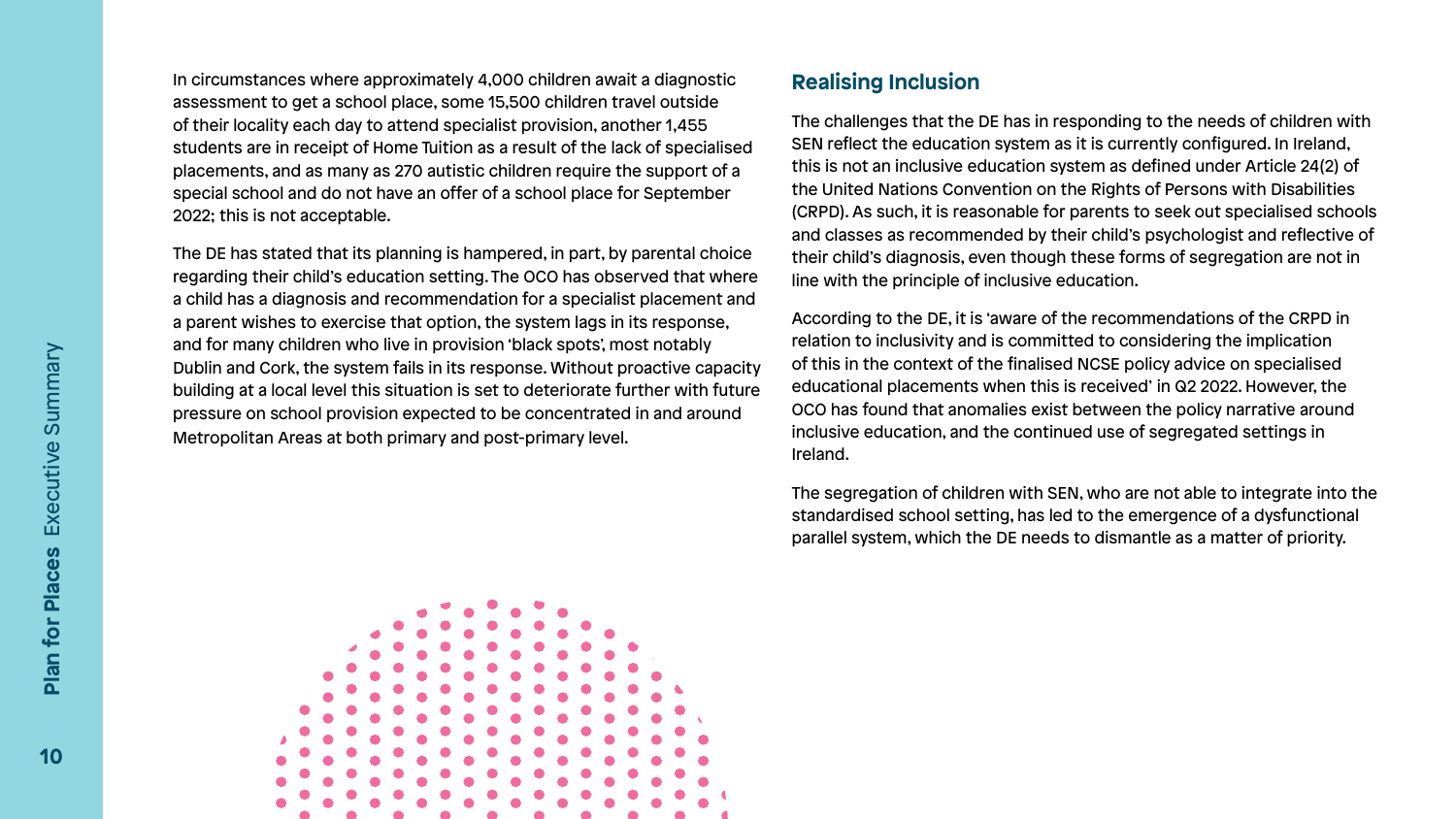



The OCO spoke with the parents of three children with SEN attending mainstream, special class and special school provision to inform this report. Their stories are summarised below. This sample is not representative of the diverse make up of children within this sector. Significantly, autistic girls may be missed by current diagnostic procedures and, as such, awareness and representation around their needs is less accessible.

## **5. Family Perspectives**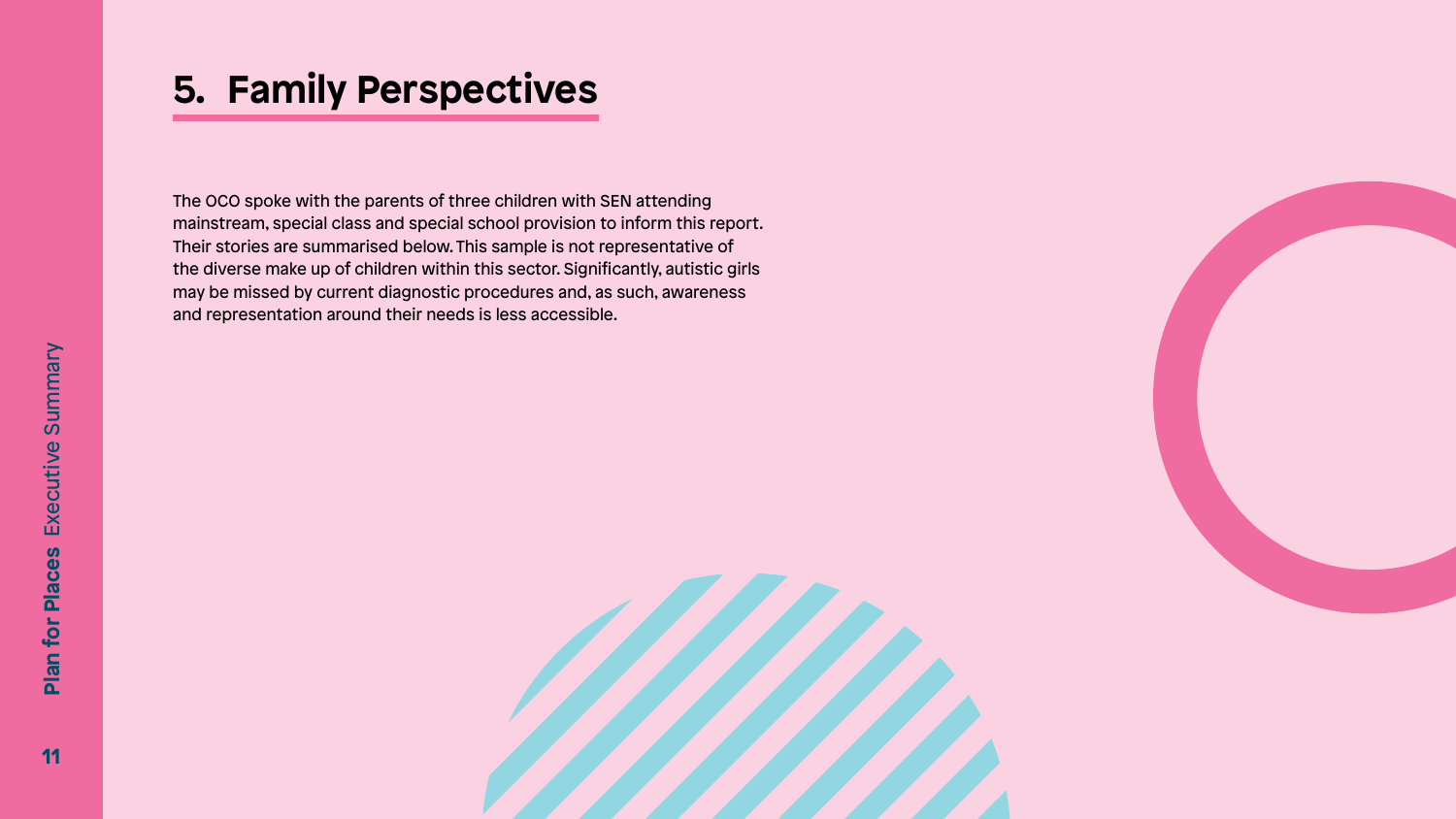#### **Aaron's Story**

Aaron is 12 years old and has a dual diagnosis of autism and an intellectual disability. Diagnosed in his early years, he went to an early intervention pre-school and then to a special school, which caters for children up to 12 years of age. Aaron's mother informed the OCO that Aaron travelled by taxi to school, which was about half an hour away. For this reason, she said that he does not have a friendship group in his local community. She said that the supports he was promised in his special school – including an OT and an SLT – never transpired. She said that there were not enough therapists for the special school to do what it said it was going to do upon enrolment. She said that his diagnosis was reassessed only once during his time attending the special school and that she had to push for this to happen.

On the day the OCO spoke with his mother, Aaron was graduating from his special school and had no school place to progress to the following September. She said that approximately half of Aaron's classmates (seven in total), all of whom were known to the local SENO, were in a similar position. She said that there was no progression pathway for Aaron. She said that, in her opinion, the DE and the NCSE did not engage in any forward planning to ensure that Aaron and his classmates' right to an education was guaranteed.

On the day of speaking to the OCO, Aaron's mother was waiting to hear back from a new special school in their county. She said that, even if

he was accepted there in July, there would be no opportunity for a transitionary programme in order for him to familiarise himself with his new school environment. She said that he is confused about his future.

His mother stated that, in her experience, the onus is on parents to put their child's name forward everywhere and simply pray that a door is opened to them. She said that the local SENO had been ineffective. She said that they approached the SENO the previous September and were told 'don't worry, you will be okay'. However, they discovered in March that Aaron did not have any school place for the following year. She lamented that the shadowy nature of the process put parents in competition with one another. She said that the SENO sent them a list of mainstream secondary schools that were clearly not suitable for her son. She said that she rang them all and was told by each that they didn't have the experience to cater for Aaron. She said that the SENO also sent them a report stating that Aaron was entitled to 20 hours home tuition but was never told how this would work in practice, especially for Aaron, whose only friends are those he met at school.

She said that mainstream schooling is not an option for Aaron because the supports he requires are not available to him there. However, she believes that, even if he cannot attend mainstream, there should be more socialisation between the special and mainstream schools to foster inclusion. She hopes that going forward, all children, no matter their diagnosis, are educated with their peers in their community.

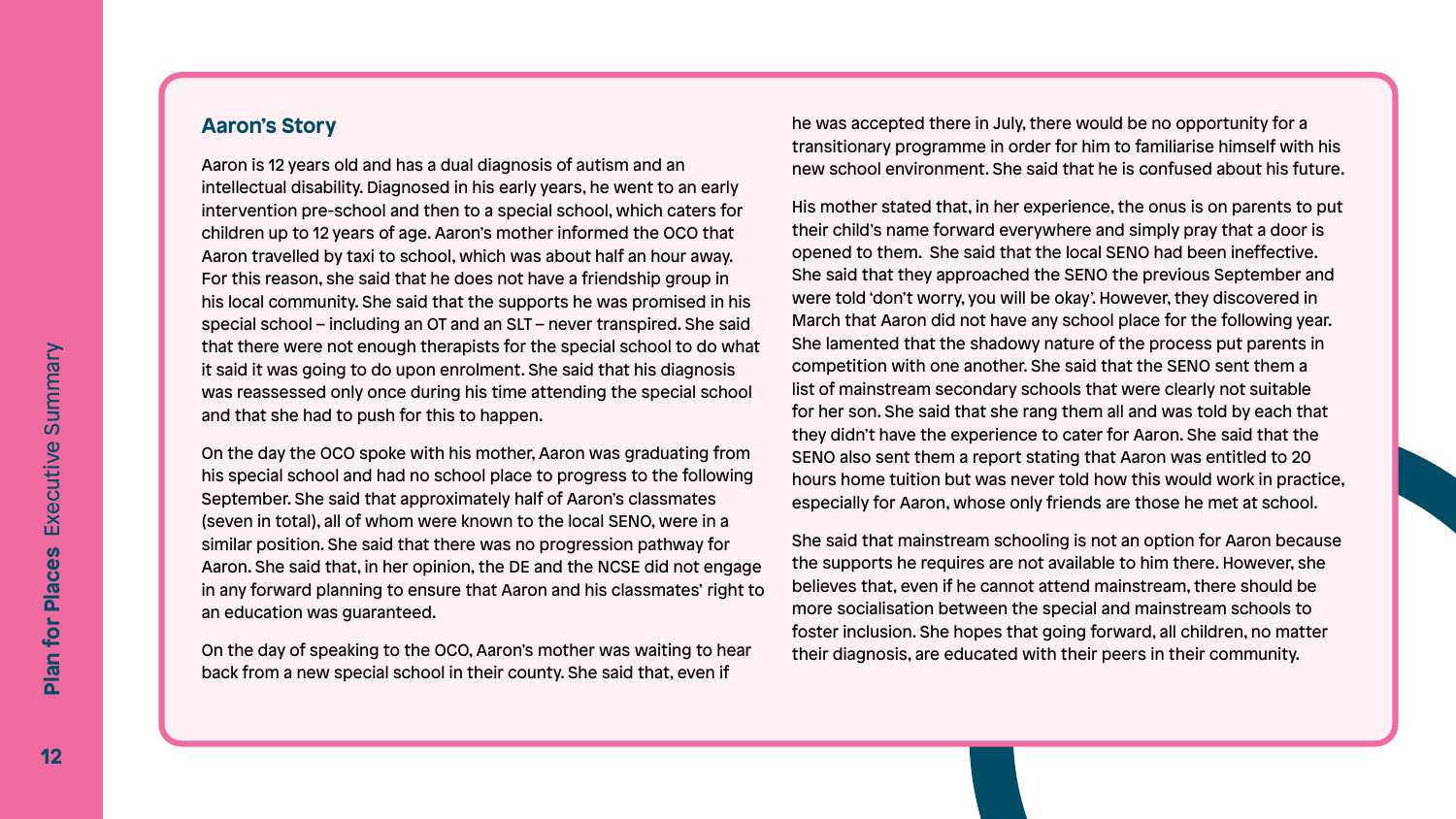#### **Leo's Story**

Leo was diagnosed with autism a few months before starting junior infants. His intended primary school decided to set up a special class that same year and he got a place. His mother informed the OCO that she requested that NEPS assess whether the place offered was suitable for her son but, as they were not forthcoming, she had to approach the school principal and make some noise for this to happen. She said that he received a hybrid education with the assistance of an SNA.

Leo's mother said that when he was in third class, the school principal suggested that she begin the process of finding a secondary school place for Leo. She said that she began contacting mainstream schools directly, and it was only when she discovered that none of the mainstream secondary schools in her county had classes for autistic children, that she contacted her local SENO for assistance. She said that the SENO did not provide any support and that she complained to the NCSE. She said that the NCSE tells parents to apply the year the school place is required but this fails to account for whether a school requires a new building in order to put a special class in place.

She said that the pursuit of school places for her son and his five classmates, who were graduating with him, became a part-time job for her. She said that the NCSE's regional coordinator assured her that arrangements were underway for a post-primary secondary school to open a class for autistic children in their region. However, she said that she approached the post-primary school directly and they said

they had not heard from the NCSE and had no plans to open a special class. She said that her son was belatedly offered a school place for September but she was unsure whether he would have a special class place or whether he would just have the assistance of an SNA. She said that the NCSE and the DE had eight years to plan for her son, and that it was ridiculous that parents have to go to the lengths they do to secure a school place for their child. She said that parents shouldn't have to threaten the DE and schools with legal action for refusing their child a place on the basis of disability, but that seems to be the only thing that works. She said that the NCSE's attitude is poor, and that they informed her that if they opened classes for autistic children too early in the school year that 'children would come out of the woodwork'.

She said that it is the autistic children, who need structure and continuity, who end up not receiving it. Instead, she said, everything is very last minute, and it leaves children, like her son, bewildered. She said that the government has simply not planned for the population. She said that home tuition is not the answer because the secondary school experience cannot be replicated at home. With respect to inclusion, she said that she has found that children who have grown up with classes for autistic children in their primary schools are more accepting of autistic peers. She said that children with SEN should not have to attend schools outside of their local community so that they lose any connection with the people who may be able to look out for them further down the road. She said that if we, as a society, want to build an inclusive world for adults, we have to foster inclusivity from childhood.

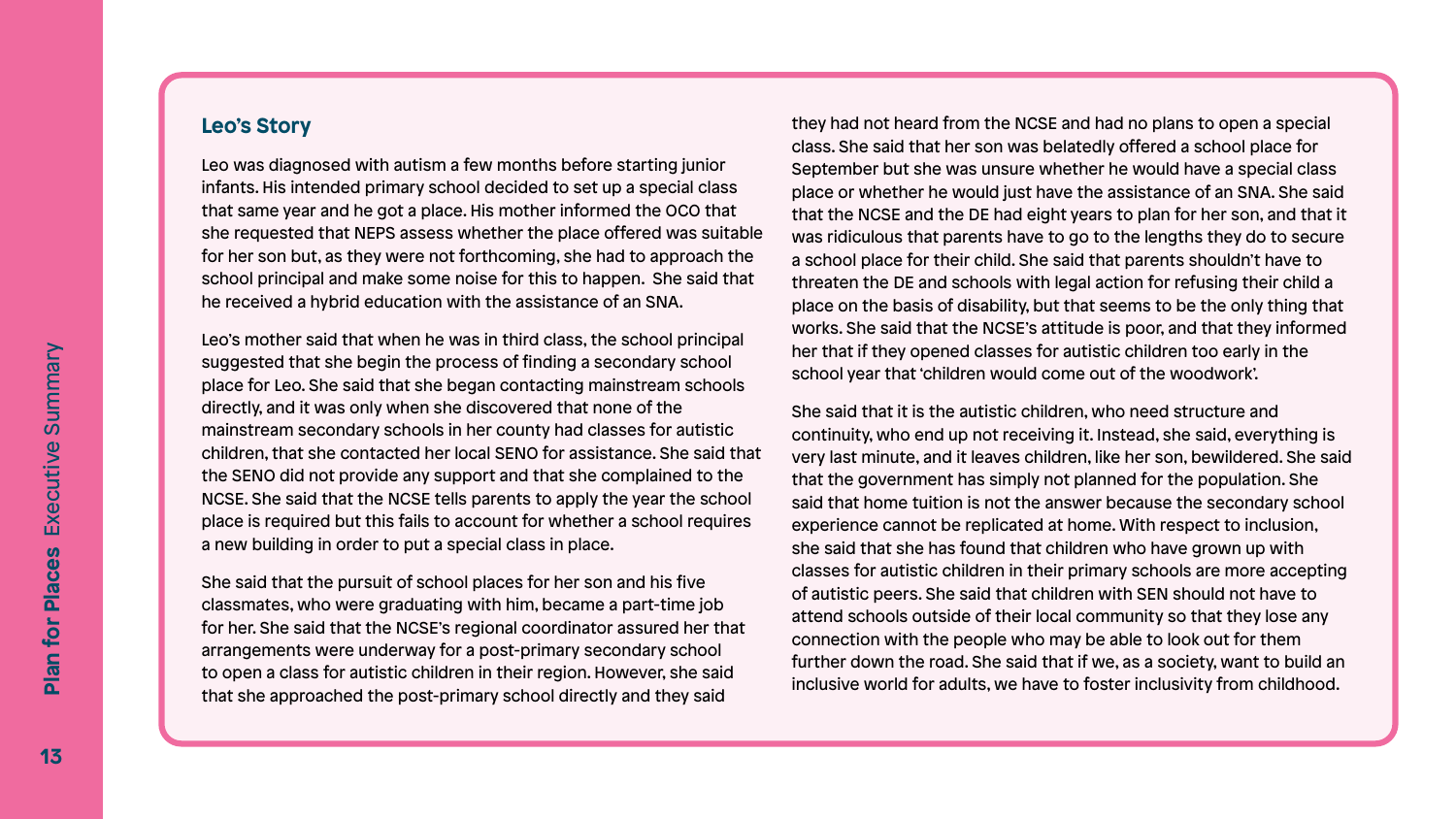#### **Robert's Story**

Robert was diagnosed with autism when he was nine years old. His mother informed the OCO that he attended a mainstream primary school and had the full support of an SNA until the change in allocation policy, which meant that it was up to the school to decide how the SNA's hours would be allocated. She said that she was not advised of her son's reduction in SNA hours and only became aware of this when he began to return home from school in a distressed state. She said that they applied for Irish language exemption for him and were told that he couldn't get it just because he had autism. She said that Robert's psychologist recommended that he attend an autism class in post-primary school. She said that all the post-primary schools with autism classes close to their home were full but she managed to get a place for Robert in a school 25km away. She said that he now takes a taxi there every day. She said that the school is purpose built, which means that it took them five years to go from planning to approval to provision. She said that the staff are trained, the facilities are appropriate, and Robert is flourishing there. She said that the resource teachers helped him to run for student council, and that he is now a student council representative, advocating for his autistic peers. inclusivity from childhood.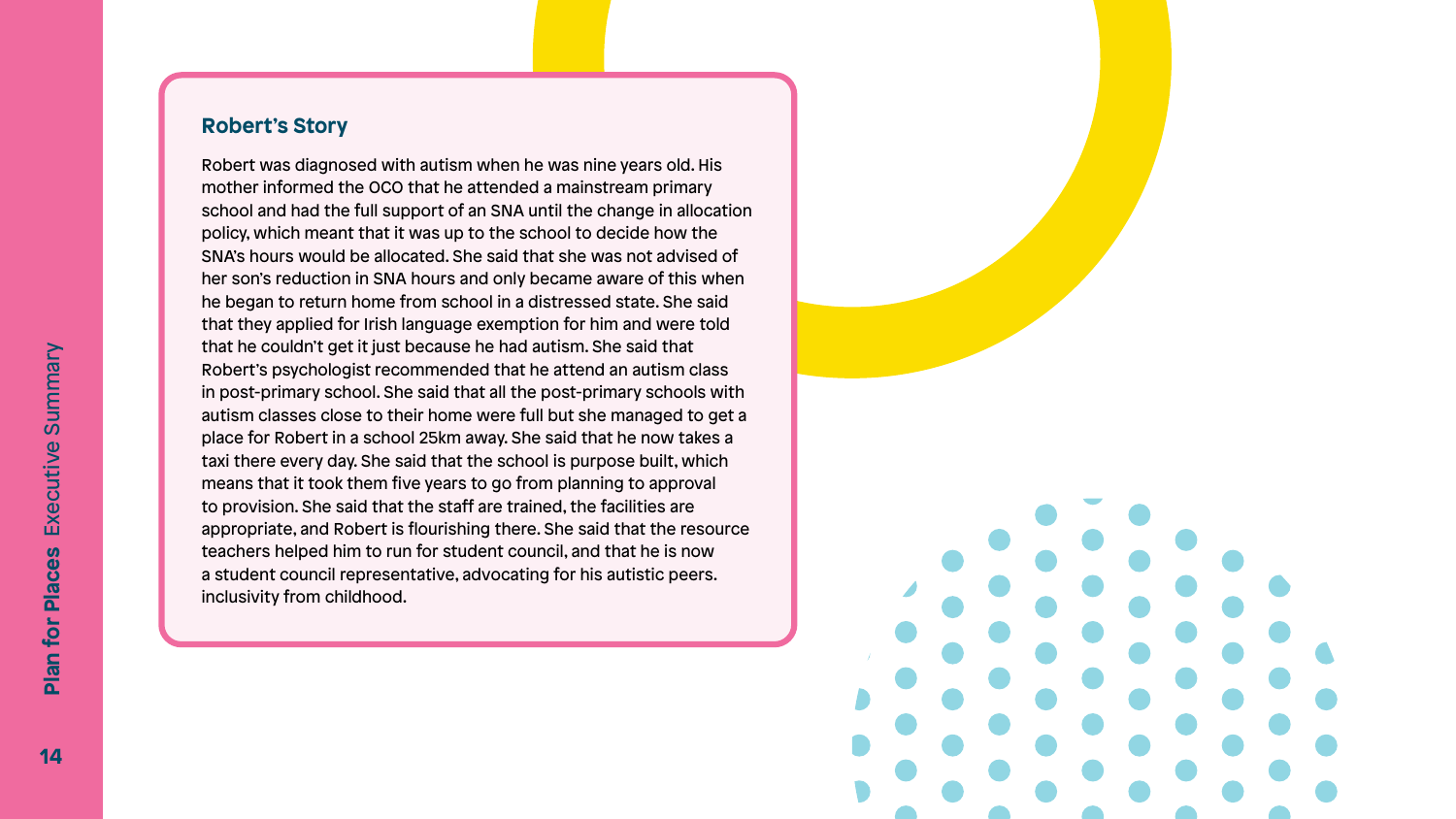

Our recommendations are designed to eliminate the barriers impeding the right to education for children with SEN in the communities in which they live. It is envisaged that the removal of barriers to access to the continuum of education would both ameliorate the challenges within the education system as currently configured and provide the foundation upon which an inclusive education system can be built. While these measures may have cost implications in the short term, the inclusion model is a more sustainable mechanism over the long term.



## **6. Recommendations**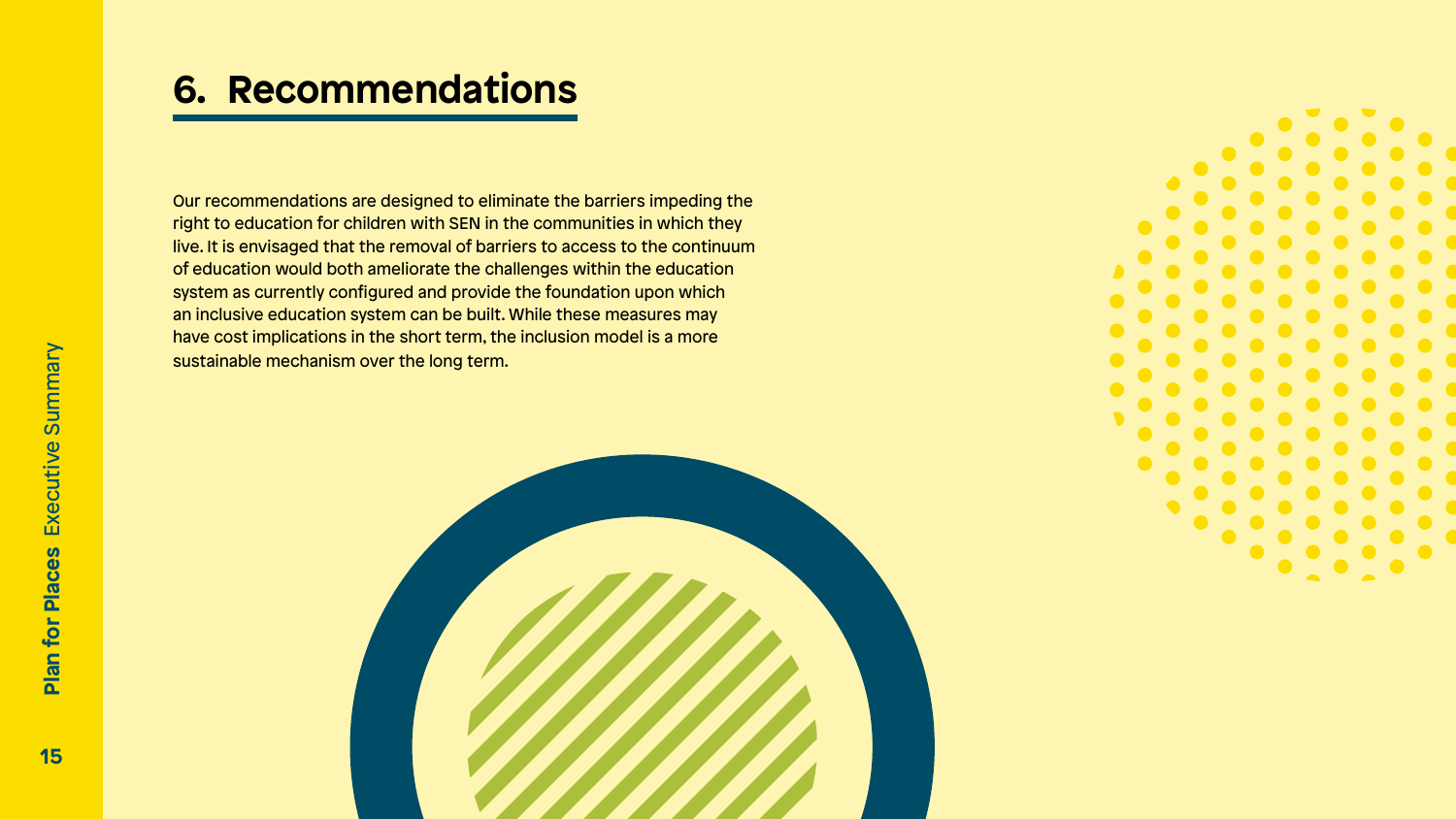#### **1. Forward Planning**

- a. The OCO recommends that home tuition should operate as it is intended to operate, namely as a time limited emergency measure and tool of last resort.
- b. The OCO recommends that the DE publish, as a matter of priority, a plan for ensuring that there are sufficient school places in the short to medium term to meet the forecasted needs of children with SEN within their local communities.

#### **2. Access to Psychological Assessments in the Short-Term**

a. The OCO recommends that the DE ensures effective access to a psychologist via the NEPS, the Scheme for the Commissioning of Psychological Assessments (SCPA) or other service for the estimated 4,000 children awaiting a diagnostic assessment to establish whether a special class/school place is required in the short-term.

#### **4. Engaging Schools, Parents and Students**

a. The OCO recommends that the DE engage with schools, parents, and children with SEN across the country in their inclusion agenda.

### **3. Building Local Capacity**

a. The OCO recommends that all schools, particularly all postprimary schools, be mandated and resourced to construct or re-purpose appropriate existing accommodation in order to meet the needs of children with SEN locally and in the short-term.

#### **5. Data**

- a. The OCO recommends that the DE gather data on the number of children requiring SEN supports in integrated settings in mainstream primary and post-primary schools and include this data within its annual Education Indicators.
- b. The OCO recommends that the DE publish annual centralised data on the number of children with SEN without an appropriate school placement.

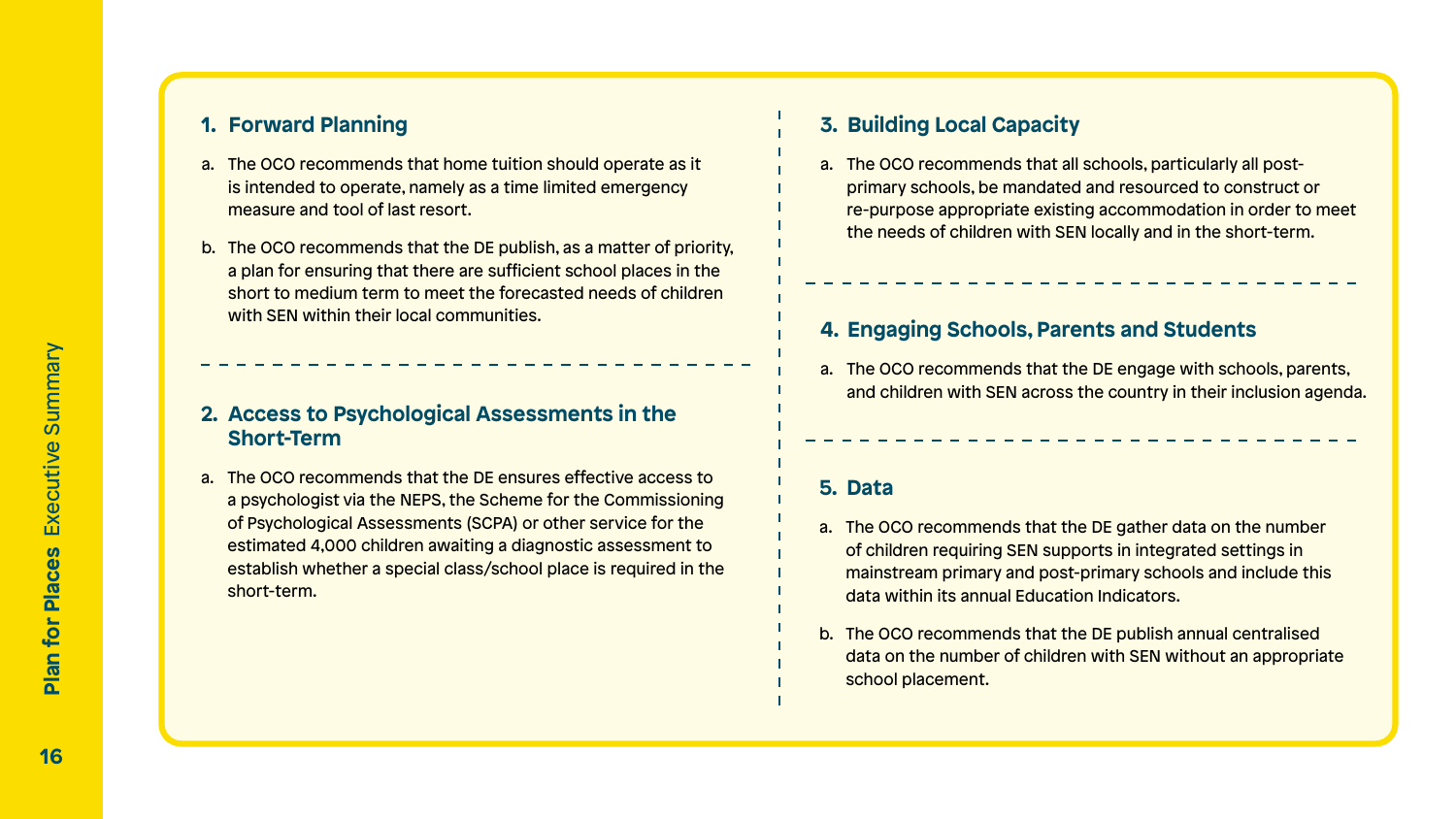### **6. Legislation**

- a. The OCO recommends that the current review of the EPSEN Act consider whether sections 3 to 13 should be commenced or amended, or whether new legislation is required to ensure that individual educational plans for children with SEN are rightsbased, child-centred and inclusive.
- b. The OCO recommends strong engagement between the DE and the HSE, as well as the Department of Health and the Department of Children, Equality, Disability, Integration and Youth, with respect to both the review of the EPSEN Act and the delivery of specialised supports in schools.
- c. The OCO recommends that the ongoing review of section 37A of the 1998 Act consider whether the process outlined therein is unduly onerous to meet the presenting needs of children with SEN in a timely manner and, as such, whether section 37A requires amendment.

#### **7. Access to Therapeutic Assessments and Supports**

a. The OCO recommends that the DE and the HSE devise a joint working protocol to ensure that children with SEN have access to education enhancing therapeutic assessments and supports in all education settings.

### **8. Investing in Teachers**

a. The OCO recommends that the DE arranges for all teachers, new and existing, to engage in specialist SEN and inclusion training on an annual basis.